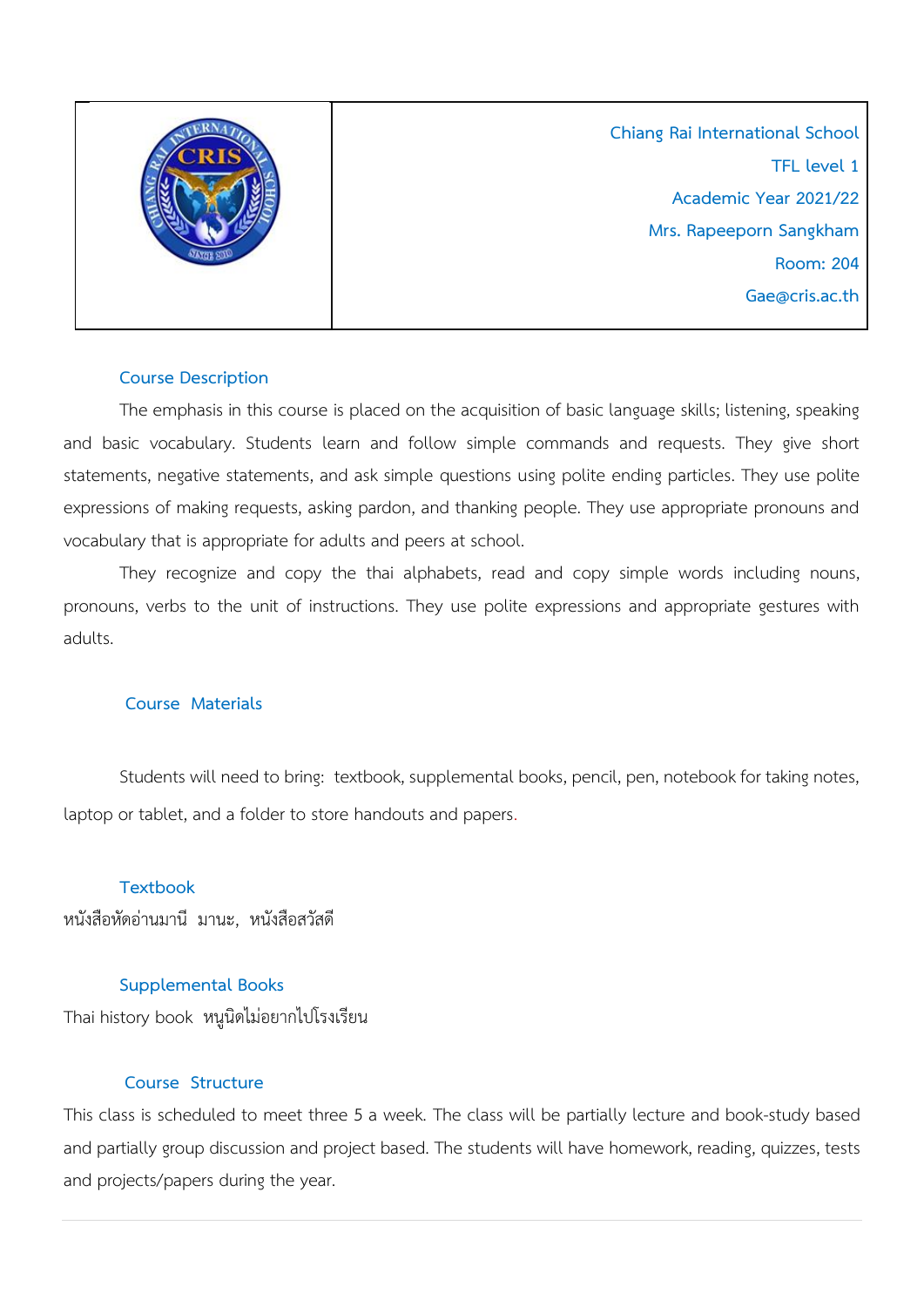### **Course Learning Outcomes**

Students will be able to:

**L1.1 Students engage in conversations, obtain and provide information, express feelings and exchange opinion Thai**

### **Listening and Speaking**

**1.** Show understanding of simple commands, short instructions, requests, short statements and questions by responding with gestures, or with single words or short phrases

**2.** Respond briefly to simple questions with single words or short phrases supported by visual cues

**3.** Make simple requests

**4.** Use some basic colloquial expressions

## **For Reading and Writing**

**1.** Recognize letter- sound relationship of students name and Thai numbers **1 - 10**

**2.** Copy ones name and simple sight words found in everyday context and copy Thai numbers **1 - 10**

**L1.2 Students demonstrate an understanding of the relationship between Thai language and culture, and use Thai appropriately for different occasions both within and beyond the school setting.**

Level 1-2 Use appropriate language and gesture with adults and peers at school

**C.1.1 Students use appropriate introduction of self and others. They learn and talk about Wai for different occasions,** grab

### **Stages 1-4( K.1-G.9)**

1. Acknowledge Thai cultural practices that are different from one's own practices and respond to the Thai practices appropriately

2. Use appropriate Thai manners and gestures in the classroom, the community and the religious place

**C**1.2 **Students use English or the school primary language to communicate their knowledge and understanding of Thai culture, Thai society, Thai literature, Thai traditional practices in different regions, and participate in Thai cultural activities appropriately.**

**For Cultural Knowledge and Practices**

### **Stages** 1-4 (**K.**1-**G**9)

- **1.** Know Thai greetings
- **2.** Understand and practice Thai etiquettes
- **3.** Participate in cultural activities, Thai holidays and celebrations/ show respect to religious activities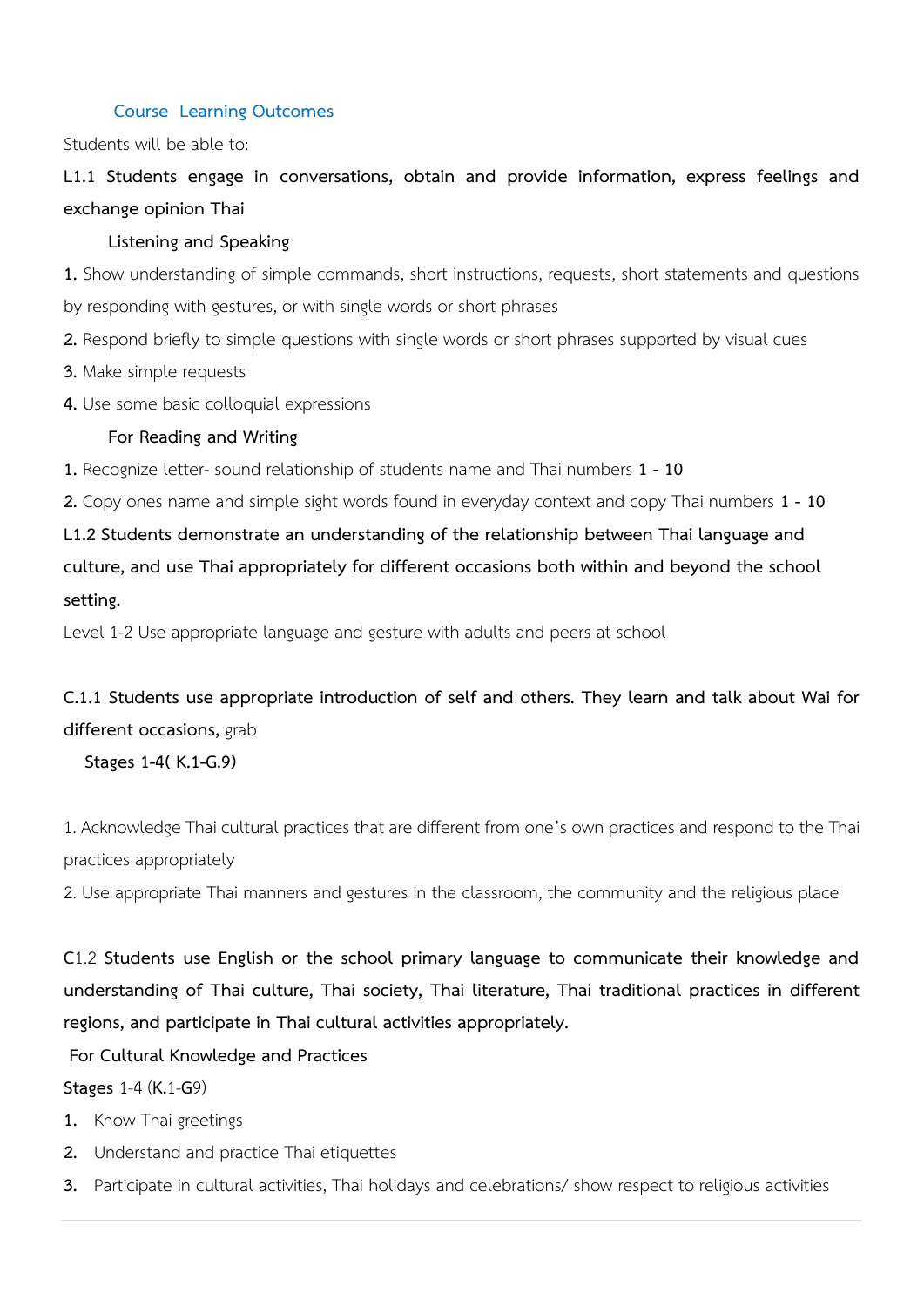**4.** Know geographical features, products and Thai literature of provinces related to the school trips/ Know the province one lives in

**5.** Understand the importance of Thai Monarchs

**6.** Understand the meaning and show respect to the National Anthem and Hymn to the King/King's Anthem

## **Unit of Learning for Thai as Foriegn Language**

| Level 1 | All about me    | My People       | My              | Let's          | Games and      |
|---------|-----------------|-----------------|-----------------|----------------|----------------|
|         | -Greeting       | -People in      | community       | celebrate      | Songs          |
|         | -Personal       | home and their  | -Places in      | -Celebrations  | -Thai Games    |
|         | Information     | jobs            | communities     | in School: Wai | -Thai Nursery  |
|         | -Family         | -People at      | Location, mappi | Khu, Loy       | Rhymes         |
|         | members         | school and      | ng              | Krathong       | -Thai          |
|         | -Pets           | their work      | -Do's and       | ,songkarn      | games;now and  |
|         | -Thai Etiquette | -Thai Etiquette | Don't, dressing | -Thai art and  | then           |
|         |                 |                 |                 | craft          | -International |
|         |                 |                 |                 |                | games          |

### **Classroom Rules**

- 1. Arrive to class on-time and with all materials.
- 2. Do assigned work on time and make up missed work promptly.
- 3. Be respectful of the classroom and its materials, furnishings and technology.
- 4. Show respect to classmates and participate regularly in class activities.
- 5. Maintain good manners and behavior.
- 6. Be honest and refrain from cheating or copying the work of others without authorization.
- 7. Ask for permission before using any electronic devices.
- 8. Ask for permission before leaving the classroom for any reason.
- 9. Ask for permission before using or making changes to any classroom technology.
- 10. Ask for and accept help from the teacher cheerfully!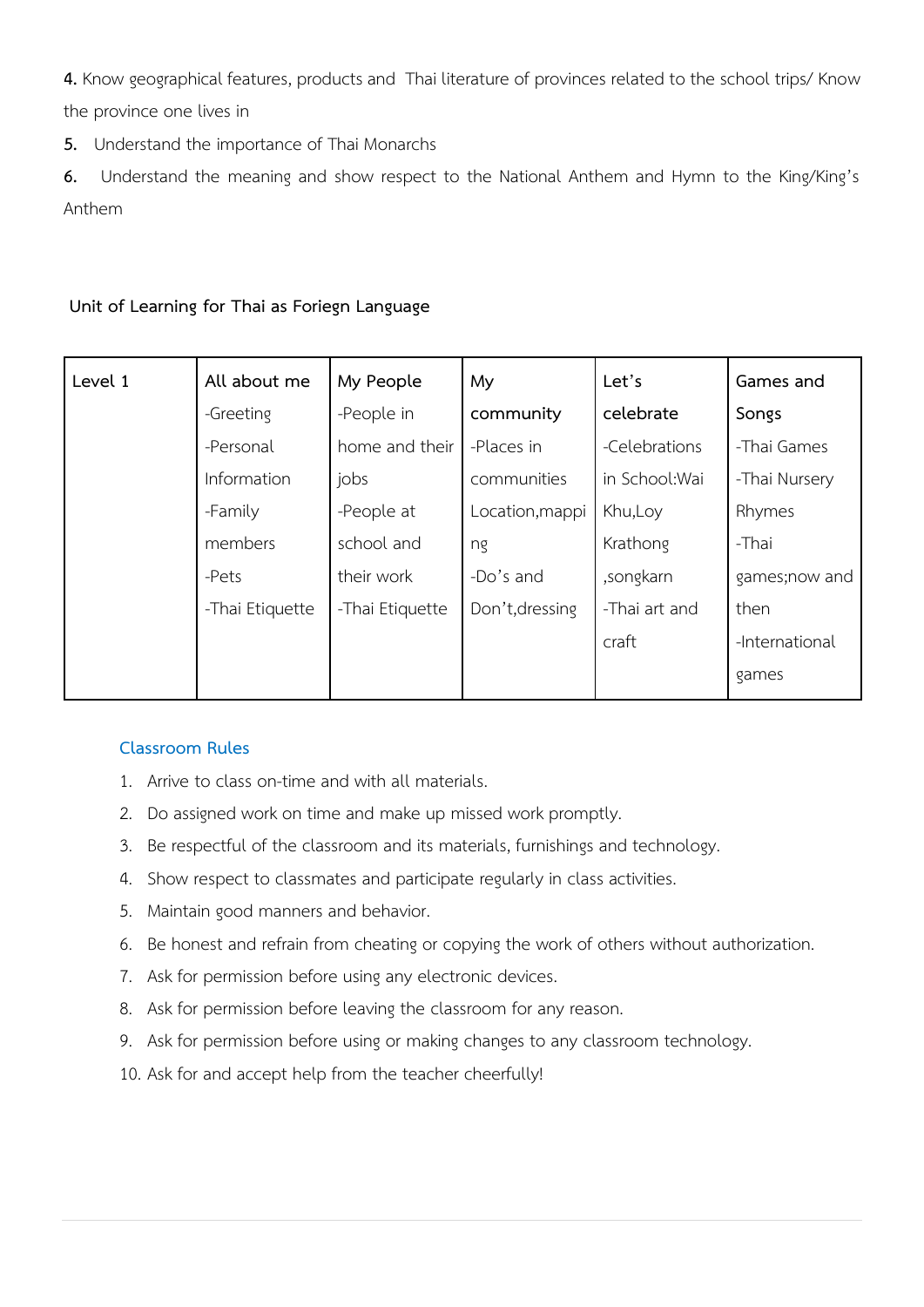#### **Student Expectations**

Students are expected to come to each class fully prepared. Homework is to be completed and submitted on-time. Students are expected to be active members of the classroom and to fully participate in group work. Students are expected to ask for help when needed. Students are expected to maintain a cheerful attitude.

#### **Homework**

Students will be assigned homework several times per week. It is to be completed and submitted on-time according to the assignment. Homework may be a reading assignment, a worksheet, review questions, take-home activities, or unfinished class work. Students are welcomed and encouraged to contact the teacher for help on any assignments via email. Late homework may be accepted for partial credit at the discretion of the teacher.

#### **Quizzes and Tests**

To ensure that students are regularly completing and understanding their course work, there will be study guides, periodic quizzes in class and chapter tests at the end of each topic covered. Makeup quizzes and tests will be provided for students who have excused absences.

#### **Projects**

Students will periodically be given short projects to expand their knowledge of topics studied and give them opportunities to apply new skills. These projects may consist of individual or group work. Students need to conduct their work cheerfully when assigned group work. They are expected to finish all work according to the instructions given and make an effort to conform to advice given by the teacher. They must also meet deadlines and be punctual with final submission. Students may also be asked to give presentations on their work. If any student has a grievance about the performance of their peers in group work, they must bring it to the attention of the teacher in a timely fashion, and do so in a respectful manner.

#### **Late or Make-up Work**

In case of an excused absence, students are expected to make up the late work. Students must report to the teacher as soon as they return to ask for assignments and material to read, study or review. They will not lose marks for make-up homework, as long as it is completed by the new deadline set by the teacher. Late work should be made up as soon as possible as any work that is late, not due to an excused absence, is deducted 10% for each day that it is late. Please come to